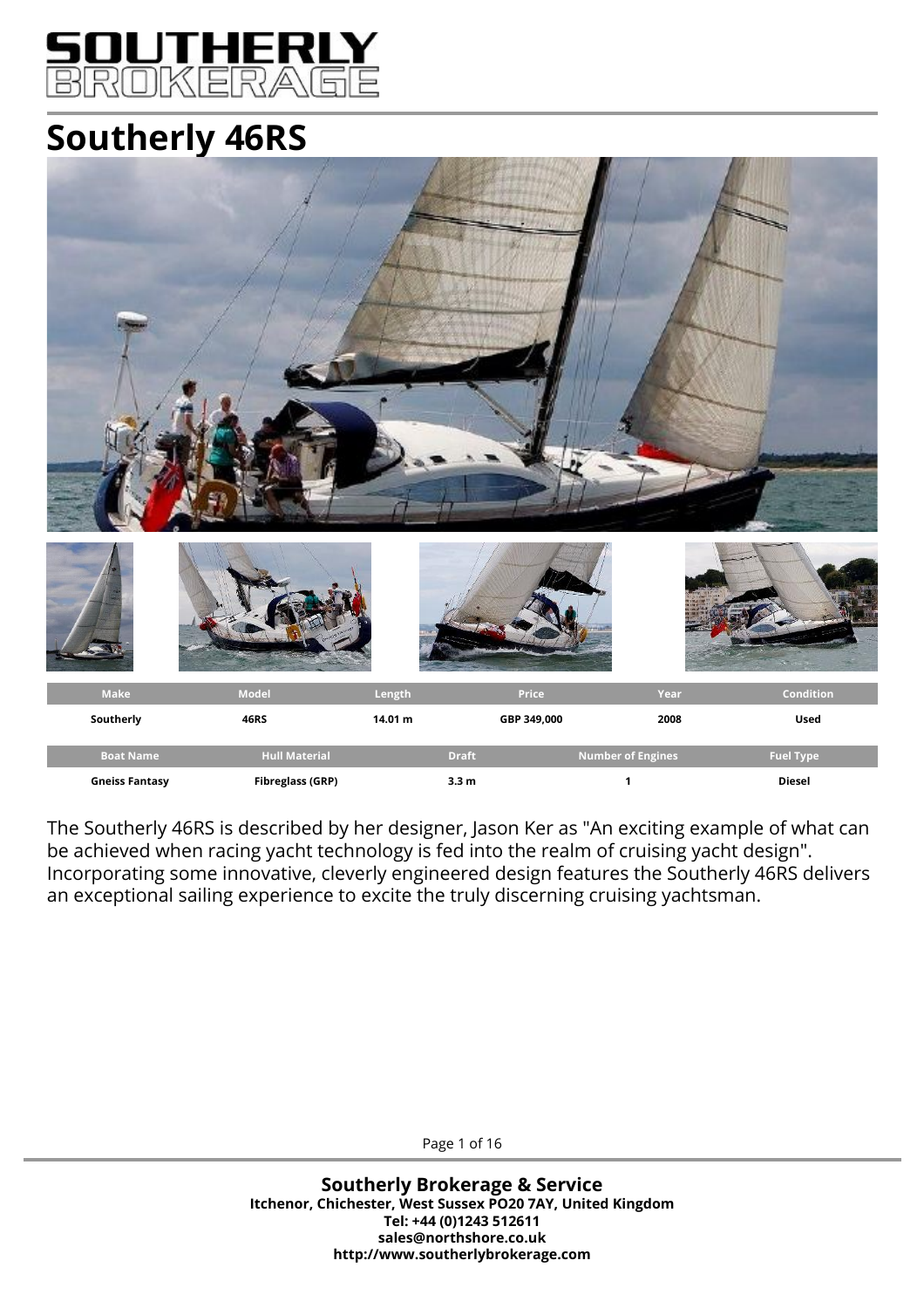

### **Measurements**

LOA: 14.01 m LWL: 13.09 m Beam: 4.11 m Min. Draft: 0.8 m Max Draft: 3.3 m Mainsail: 64 m² Headsail: 44.5 m² Displacement: 13895 kg Fuel Tanks #: 1 Fuel Tanks Cap.: 360 L Fuel Tanks Material: Plastic Fresh Water Tanks #: 2 Fresh Water Tanks Cap.: 545 L Fresh Water Tanks Material: Plastic Holding Tanks #: 1 Holding Tank Cap.: 106 L Holding Tanks Material: Plastic Number of Heads: 2

### **Propulsion**

Engine #1 Engine Make: Yanmar Engine Model: 4JH4-E Primary Engines: Inboard Drive Type: Shaft Drive Hours: 990 Power: 56 hp Propeller Type: 3 Blade Propeller Material: Bronze Rope Cutter: Yes

### **CONSTRUCTION**

HULL

Heavy duty GRP moulding, hand laid up to Northshore's Nordseal laminating system incorporating multi-axial and unidirectional reinforcements. The keel box is an integral part of the hull lay-up and sandwich construction stiffening runs the entire length of the hull topsides.

Page 2 of 16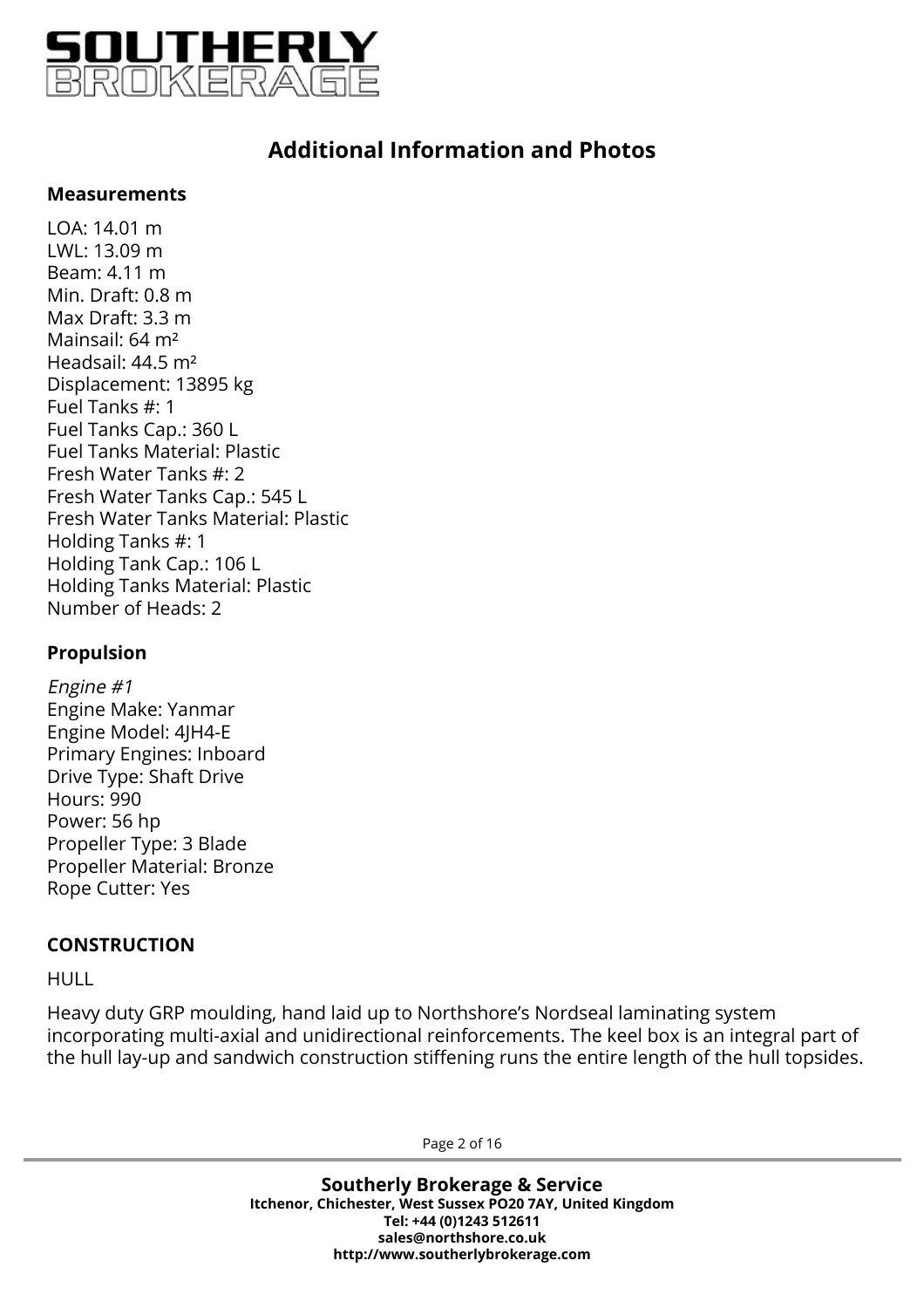

All main bulkheads are bonded into the hull at main lay-up stage along with a stiffening grillage of transverse frames and longitudinal stringers. The engine bearers are also an integral part of the hull structure.

Oxford Blue gel coat

White style lines

Clear gel coat below the waterline

### DECK

Hand laid up GRP. Sandwich construction. Heavily stressed areas are additionally reinforced with uni-directional glass reinforcement. The deck is bonded to the hull through the entire length and to all main bulkheads resulting in a strong and integrated unit. Access to anchor locker from foredeck

Raised bulwark

Teak laid ring deck

Moulded non-slip finish to coachroof

Off white gel coat

### **VARIABLE DRAFT SWING KEEL**

The fixed ballast is an iron casting which acts as a grounding plate and as transverse stiffening for the keel unit. It is fitted into a recess in the hull in the area of the keel box with stainless steel bolts. The aerofoil Swing Keel is cast iron and incorporates a stainless steel pivot at the leading edge. The Swing

Keel is raised and lowered by a hydraulic ram powered by an electrically driven pump with a hand operated back-up. All hydraulics are easily accessible for maintenance. Keel control and gauge showing keel position fitted at wheel pedestal Removable stainless steel pin, positioned to enable the keel to be locked in the 'up' position

### **ENGINE**

Yanmar 4JH4-E 56 hp 4 cylinder, fresh water cooled, diesel engine Reduction/reverse gear

80 amp alternator

GRP stern tube with water lubricated stern gland

Stainless steel propeller shaft

Page 3 of 16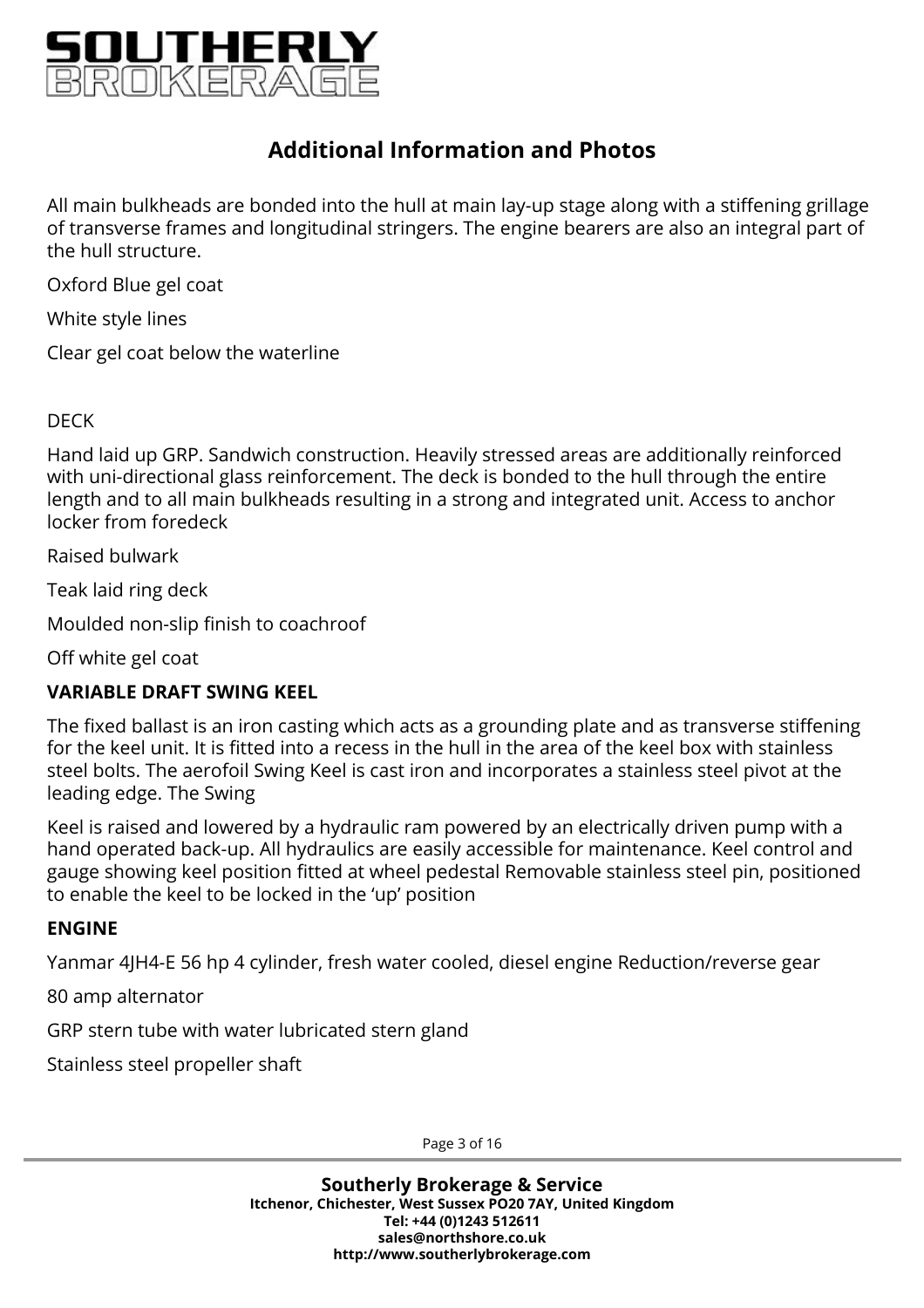

Bronze three bladed feathering propeller

Ambassador AM10 rope cutter on propshaft

Non metallic fuel tanks - capacity 360 litres/80 gallons, with sediment trap and line filter

Bronze water inlet with removable filter gauze strainer

12 volt electric ventilator

Sound deadening to engine box

### **BOW THRUSTER**

75Kg electric thruster with control at steering pedestal

### **ELECTRICS**

12 volt system

Six heavy duty batteries, charged from engine alternator, new in September 2017; one for engine, 110Ah capacity, five for domestic use, 550 Ah capacity

Isolating switches

Cabin lighting throughout

Reading lights over bunks

Chart light over navigation table

Full Lopolight LED navigation light system incorporating bow lights, stern light, masthead tricolour light with all round white anchor light, 3 x LED deck flood lights and steaming light

Circuit breakers on main panel

2 x 12V interior sockets (Cigarette lighter type)

Hydronic water heating system with four outlets

240V Ring main, with 5 double UK outlet sockets, earth leak circuit breaker and connection cable with plug for shore connection and 1Kw immersion heater fitted to calorifier and electric towel rail fitted to master cabin heads

12V 25Amp socket fitted in cockpit for high load application (Dinghy inflator etc.)

Mastervolt MICC Mass Combi 12/2000W -100A inverter charger, MICC control panel with battery monitor. Unit replaced with new in September 2019. (Original unit was repaired and is available as a spare at additional cost if required)

Page 4 of 16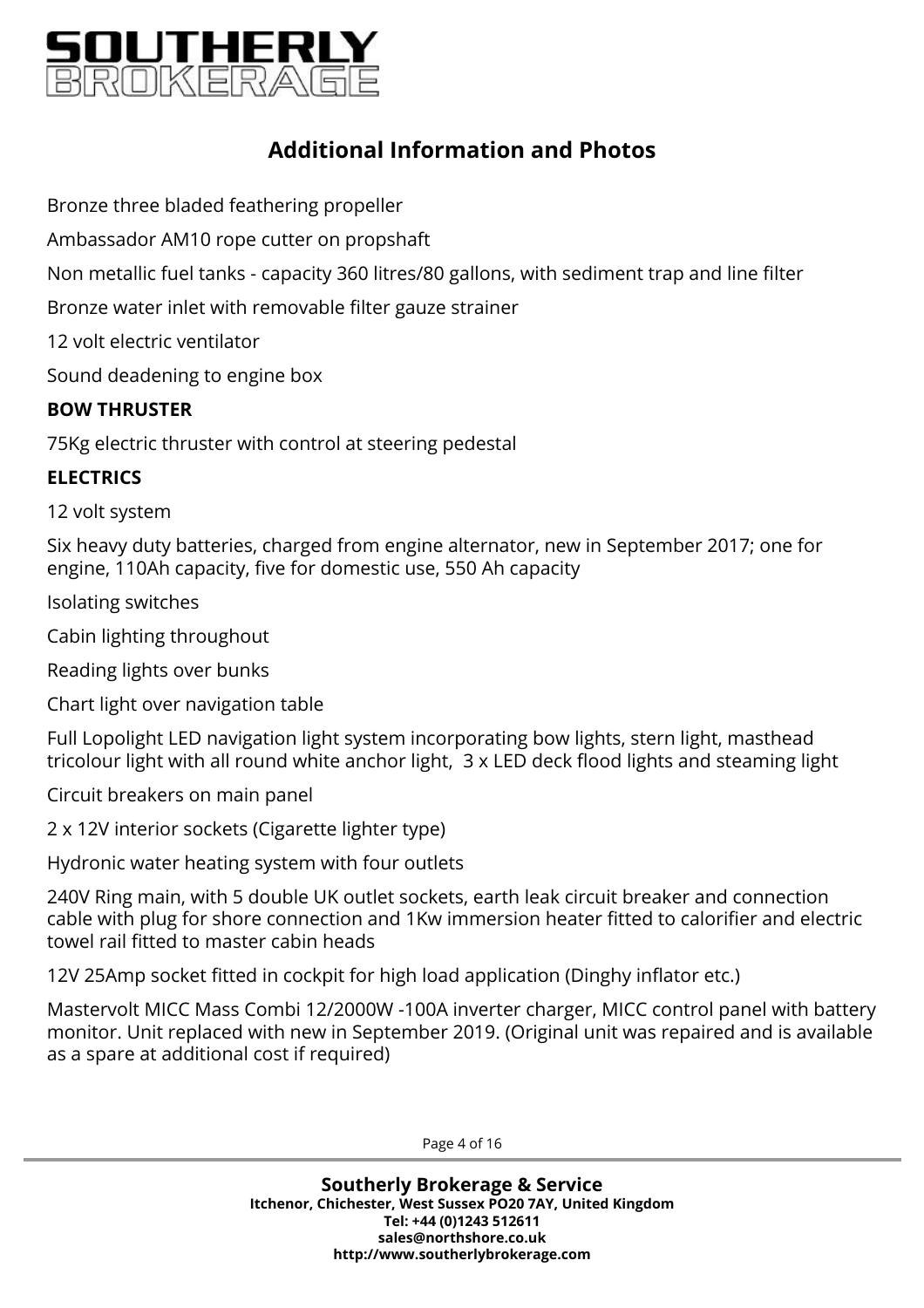

4kW generator fitted 2014

### **NAVIGATION EQUIPMENT AND ELECTRONICS**

Raymarine ST60 log, echo sounder, wind and compass fitted over main hatch

Raymarine long arm wind transducer at masthead

Raymarine autopilot with Lewmar rotary sprocket drive, rate gyro compass, twin station ST6001+ displays and smart remote control

Raymarine 18" Raydome RD12 mounted on mast

Raystar 125 Satellite differential GPS sensor mounted to pushpit

2 x Raymarine E80 8.4" high performance displays fitted to port and starboard helm positions

Raymarine RAY54E VHF complete with handset, remote hand held transceiver in cockpit, and aerial fitted at masthead

15" flat screen computer system at chart table with wireless mouse and keyboard, fully integrated with Raymarine equipment using Nema interface and Raytech software.

### **WATER SYSTEM AND PUMPS**

Two non metallic fresh water tanks total capacity 545 litres/120 gallons

Electric pressure pumps to showers

Hot water provided by engine calorifier unit and Eberspacher heating system

Electric sump pumps to shower trays

One manual bilge pump

Two electric submersible bilge pump

Deck shower with hot and cold water fitted in cockpit

Dessalator high pressure watermaker fitted 2014, approx. 41L per hour

### **STEERING**

Semi-balanced twin rudders

Twin 32'' stainless steel cockpit wheels

Whitlock Cobra system

Page 5 of 16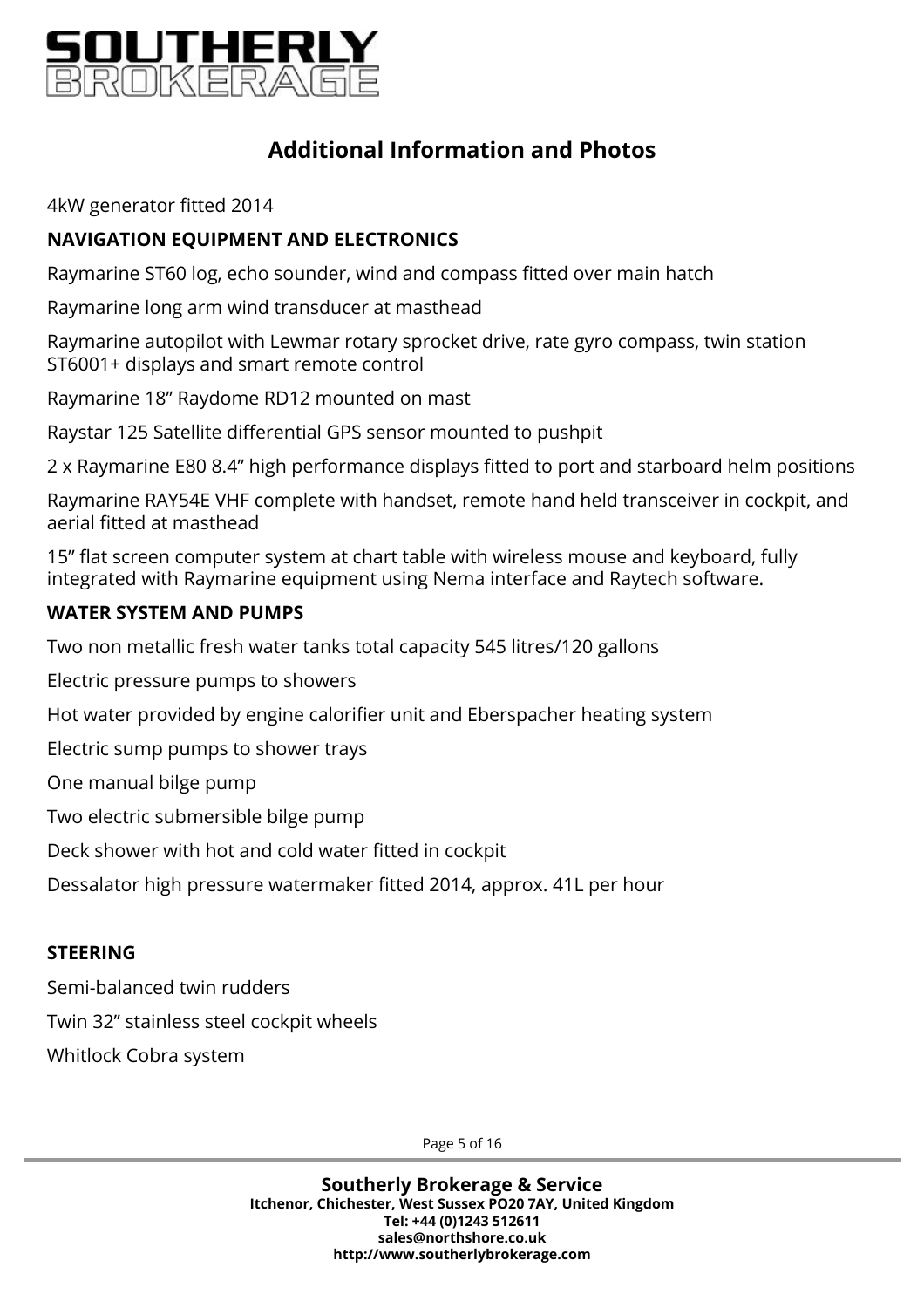

Single lever engine control Emergency steering system

2 compass guards and 6 inch main steering compasses

### **SPARS AND RIGGING**

Selden fractional rig

Double swept back spreaders

Selden Carbon mast with Rredriksen roller cars

Internal dyneema halyards

Stainless steel discontinous rod rigging

Backstay with hydraulic tensioner

Mainsail Lazy Jacks, three part

Furlex headsail reefing system below deck

Single line reefing led aft to cockpit for mainsail

Solid kicker

Main halyard led aft

Topping lift led aft

Kicker, jib sheet and 2 reefs lead aft

Jib halyard at mast

Burgee and signal halyards

Lewmar size 30 winch on mast

Retractable carbon bowsprit with topping lift, downhauls and deck equipment

Climbing steps on mast to reach mainsail when lowered

### **SAILS**

Sobstad Laminated Endurance sails in white taffeta

White UV protection strip to foresail

Self tacking foresail, new in 2014

Page 6 of 16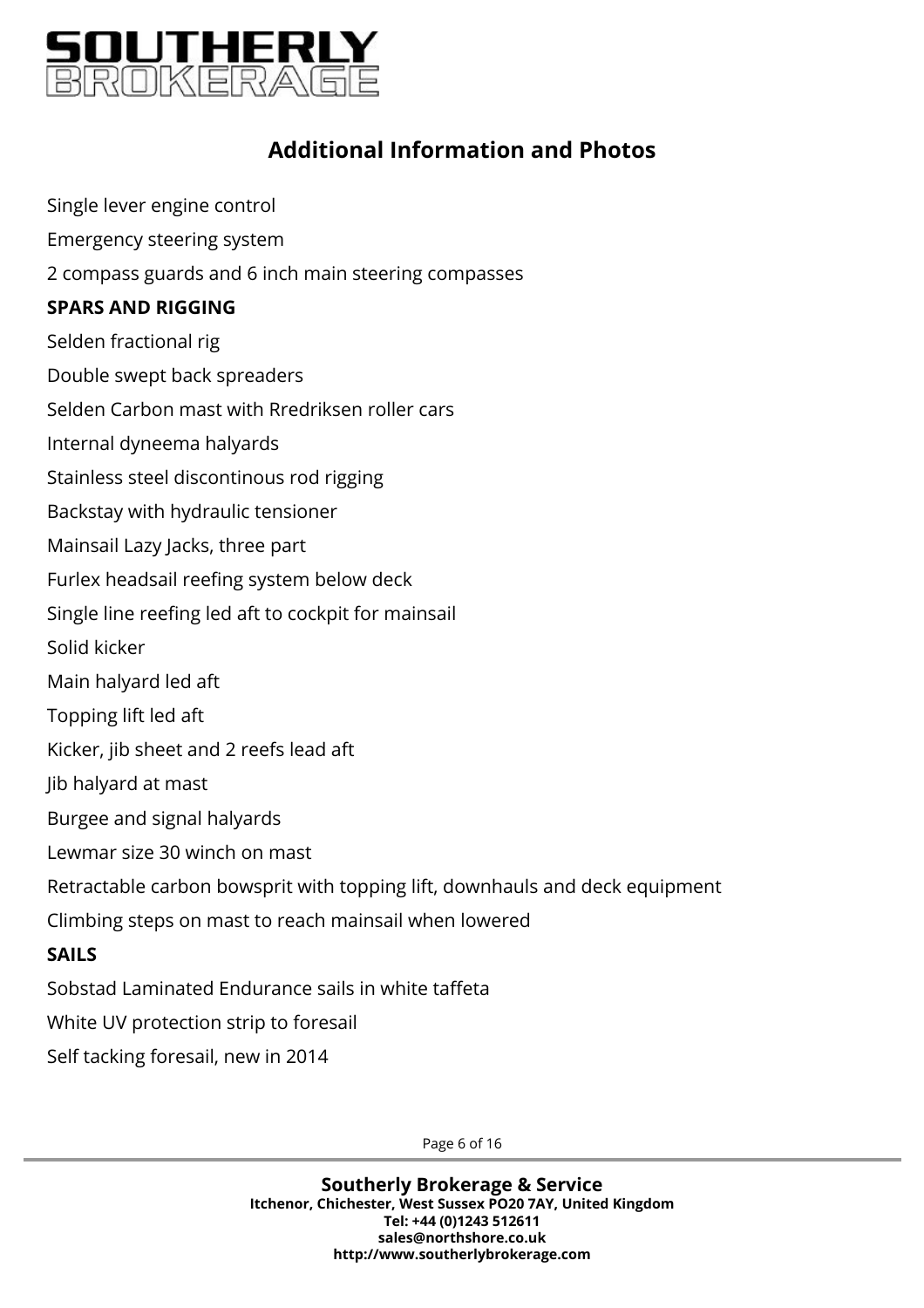

Mainsail, new in 2012 Mainsail stackpack cover Furling asymmetric gennaker with top furling system **COCKPIT** Aft cockpit Self draining Laid teak to cockpit seats Laid teak to cockpit sole Carbon cockpit table sunk into cockpit sole Good access aft for boarding through transom Telescopic stern boarding ladder Two lazarette lockers port and starboard Two lockers in cockpit coamings Twin escape hatches to aft cabins Gas bottle storage, with electric remote control cut-off valve in cockpit locker to starboard Perspex main hatch with washboard Instrument panels at helm Two winch handle pockets Twin steering position, with S/S hide covered wheels Wheel and binnacle covers in Sunbrella Captain Navy Two safety harness eyes Access to steering gear Sprayhood in Sunbrella Captain Navy with hide covered grab bars Full bimini, offering protection to the helmsman & cockpit Deck shower with hot and cold water fitted in cockpit

### **DECK FITTING AND LOOSE EQUIPMENT**

Page 7 of 16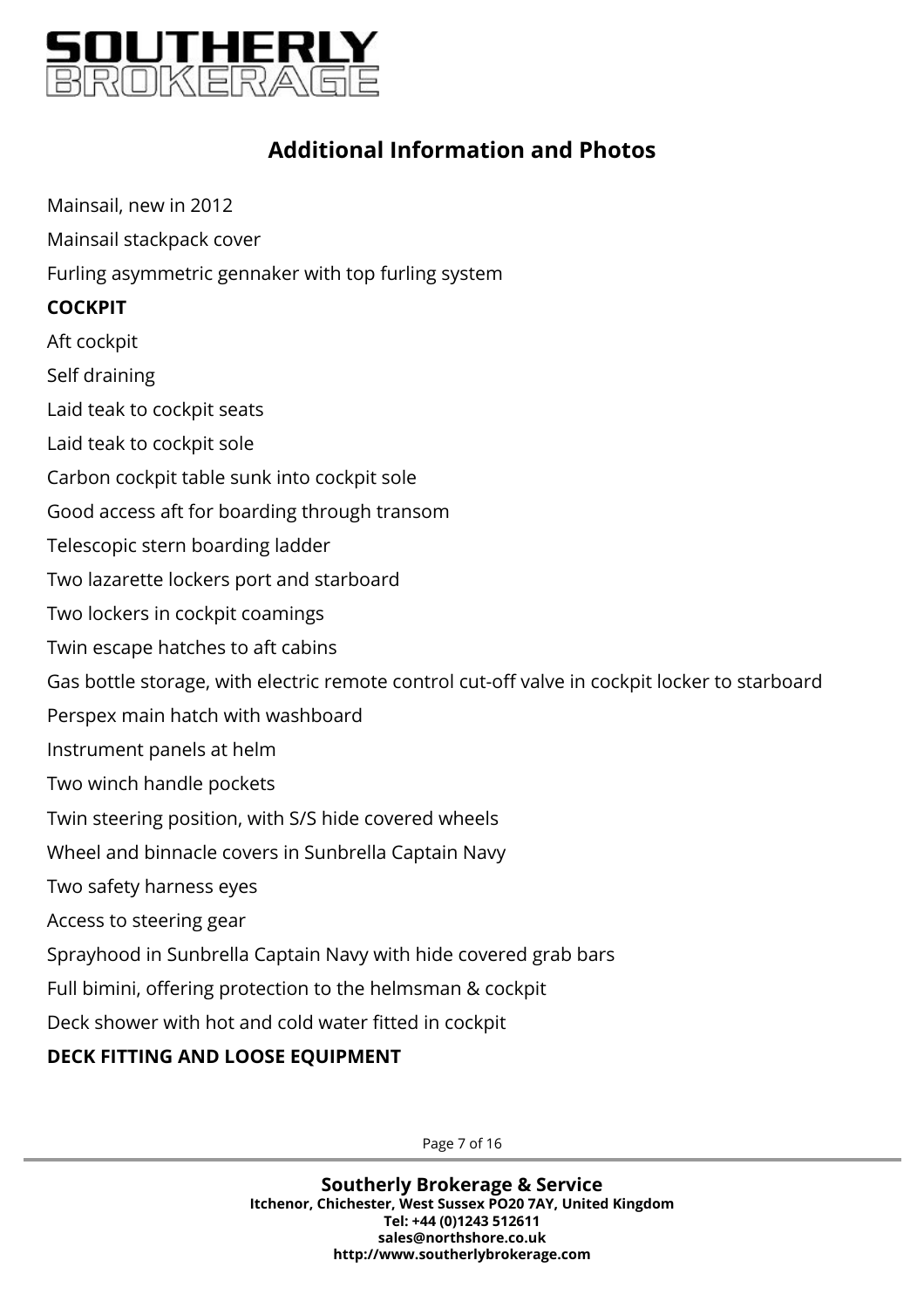

Teak laid ring deck

Teak laid decking to bathing platform and aft face of transom door

Cleats forward and aft raised

GRP foredeck anchor locker with retracting anchor cradle and reinforced shelf to take anchor windlass

Lewmar V3 windlass with 10mm Gypsy, operated from either the cockpit or forward hand hld controller

Stainless steel pulpit incorporating navigation light bracket

Stainless steel stanchions and guardwires with gates port and starboard

Stainless steel pushpit incorporating stern gate, navigation light bracket and ensign socket

Fuel and water deck fillers

Self tacking foresail track with sheet to cockpit

Turning blocks to take reefing lines

Rope clutches on each side, for running rigging

Lewmar 44ST portside halyard winch

Lewmar 46EST starboard electric halyard winch

Two Lewmar 54ST mainsheet winches, with electric upgrade in 2009

Integral grab handles on either side of coachroof

Recessed trough to take sprayhood

16kg Delta anchor

40 metres of chain

30 metres of warp

Three fire extinguishers

One fire blanket

2 Horseshoe lifebuoys & lights

Teak pad for outboard engine stowage

### **WINDOWS, HATCHES AND VENTILATION**

Page 8 of 16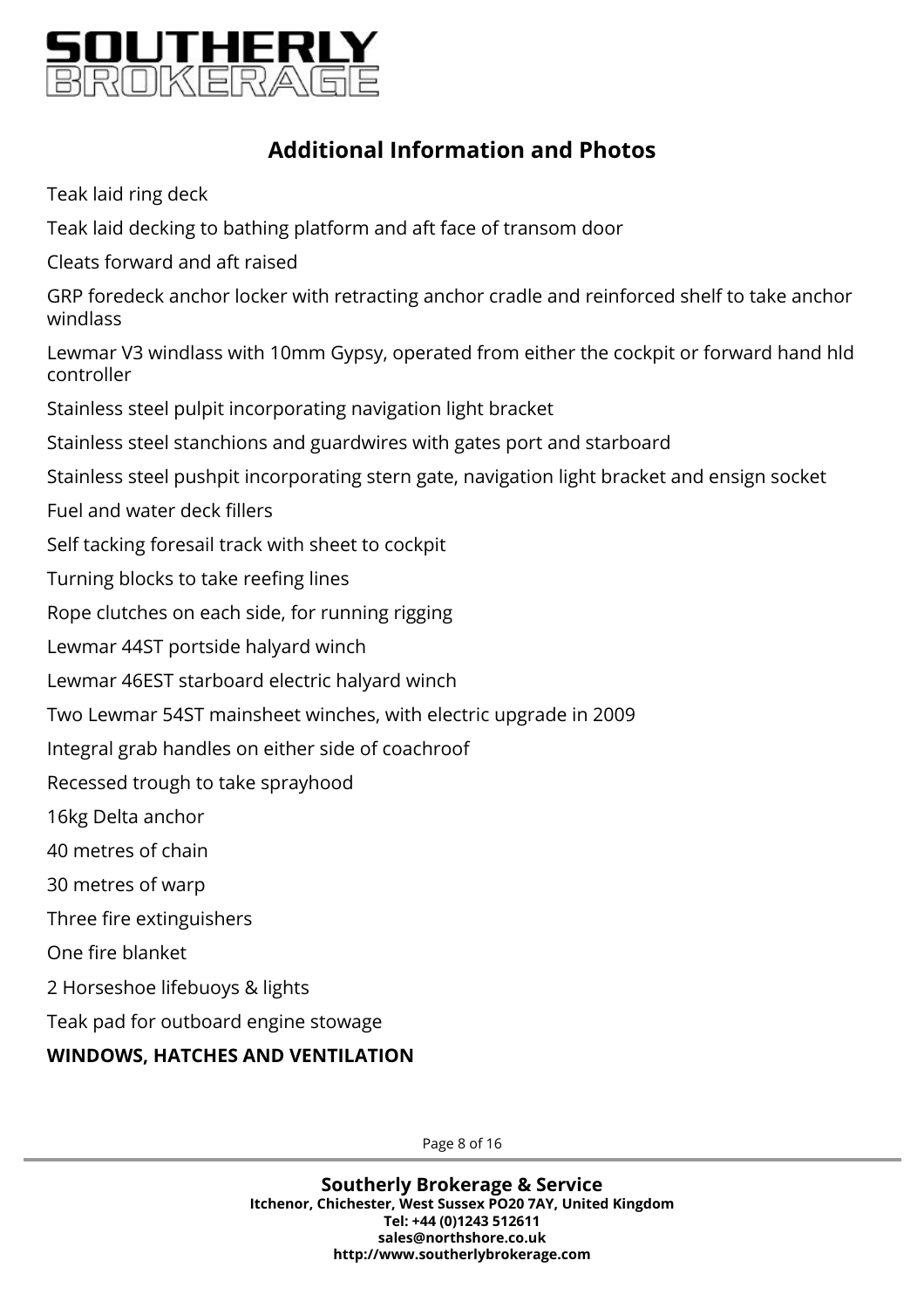

Ten opening deck hatches, two size 54's, over forecabin, and one to each aft cabin, (access to cockpit), six size 03's, over forward heads, office/study area, saloon, chart table, galley and day heads, with blinds fitted over all main hatches and windows

Glazed opening ports in aft cabin coamings port and starboard

Four fixed stainless steel ventilators on deck serving fwd cabin, ensuite shower, galley and saloon. Galley powered ventilator automatically turned on with gas switch

Perspex main companionway hatch

Pilot house windows and hull ports are partially reflective toughened glass, bonded into recesses in GRP mouldings

### **INTERNAL JOINERY AND UPHOLSTERY**

Interior joinery is finished in American Cherry and marine faced quality plywood. Linings are fabric covered plywood or GRP as appropriate. Cabin soles are teak and holly striped non-slip

Corian type galley worktop, Tambora

Corain type heads counter tops, Celebration Granite

Saloon upholstery in Blendworth Prague colour 15, blue

Navigators seat in Nautolex maritime Royal Blue

Fwd cabin mattress in Kirby House Brooklyn 4014/04

Fwd cabin headboard in Blendworth Prague colour 15, blue

Aft cabin mattresses in Kirby House Brooklyn 4014/04

Aft cabin headboard Blendworth Prague colour 15, blue

Concertina blinds fitted to saloon coachhouse window and to hull portlights

Roller shade/screens fitted to forward cabin and office/study hatches

Centre lee cloths for aft cabin berths

### **ACCOMMODATION**

The layout is in accordance with the general arrangement drawing. There are a total of six berths with two in the forecabin, two in each aft cabin.

### **RAISED SALOON**

Page 9 of 16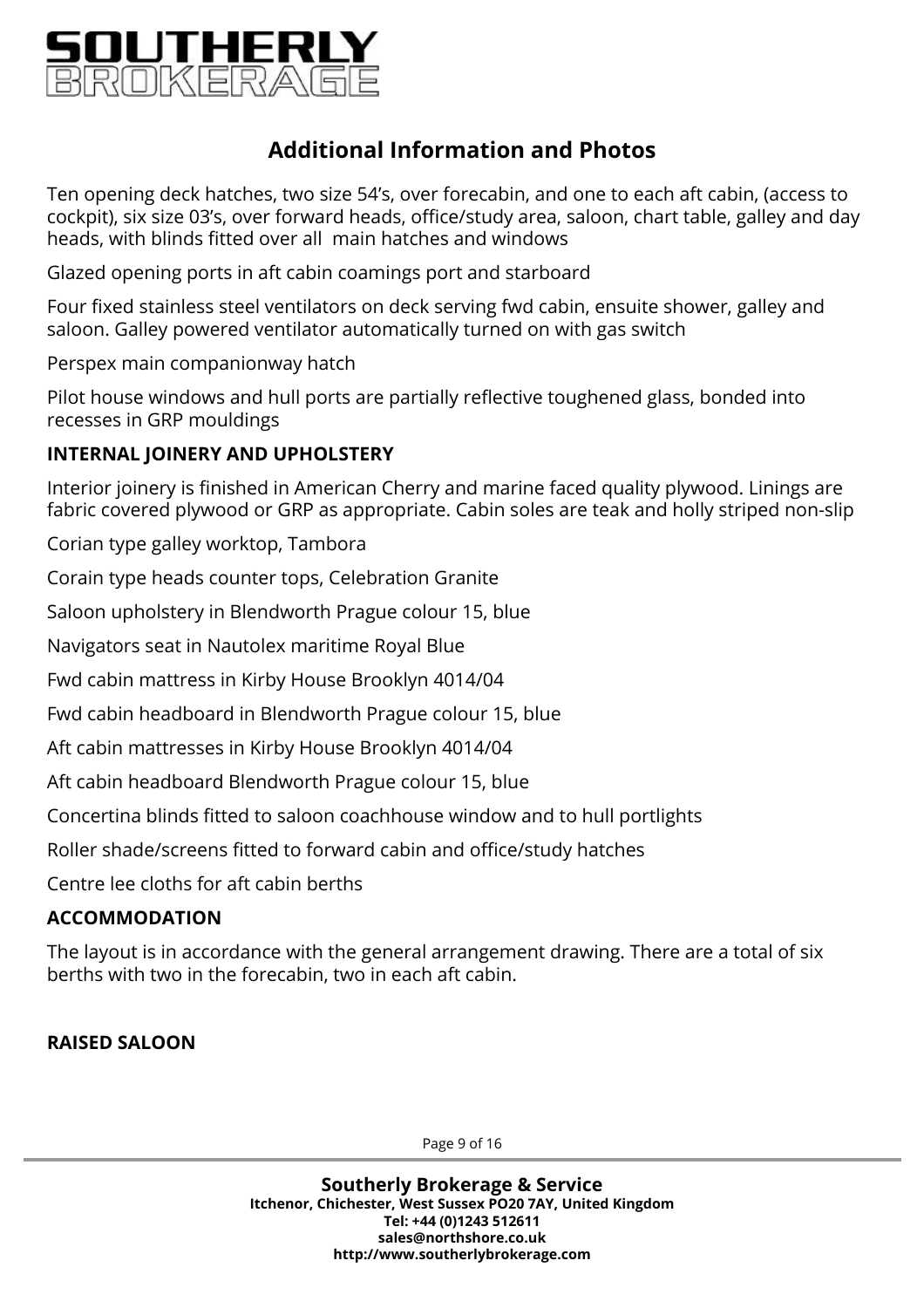

Raised seating for six people Excellent vision Dining table Stowage Bookshelf Opening hatch Concertina blinds to pilot house windows Seating converts to single sea berth Ventilation

### **GALLEY**

Twin stainless steel sinks Corian type worktop, Tambora Pressurised hot and cold water Chrome freshwater handpump fitted at galley sink Stainless steel grab rail Front loading 100 litre refrigerator Top loading 40 litre freezer, can also operate as additional fridge Fully gimballed gas cooker with three burners, grill and oven (fail-safe devices on all burners) Gas cut off tap Ample storage for crockery and cutlery Cupboards Opening hatch Ventilation

### **NAVIGATION AREA**

Page 10 of 16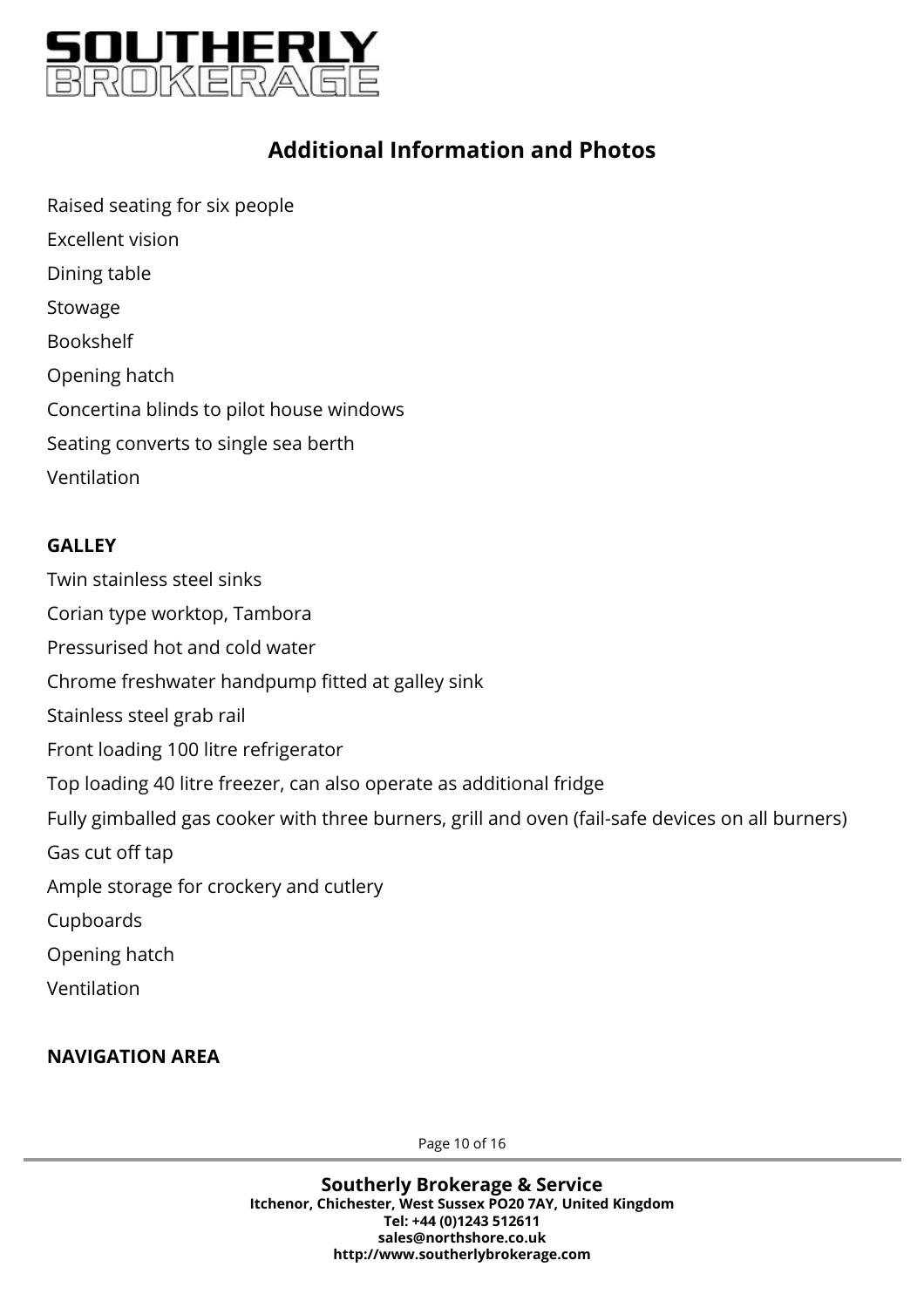

Navigator's seat Instrument console forward of chart table Chart stowage Locker spaces Opening hatch over Chart light Main switch panel 12VWindows PC with independent SeaPro 3000 navigation software, 12V 14" hi-res screen, route planning transmitted to cockpit navigation screen

### **MASTER STATEROOM**

Large double centreline berth Large hanging locker Large shelved locker Shelves Five fixed portlights Three opening hatches Ventilation Open plan office/study area option Concertina blinds Door to ensuite facilities Mirrored doors to wardrobe

### **ENSUITE**

Marine w.c.

Washbasin with Corian type surround, Celebration Granite

Page 11 of 16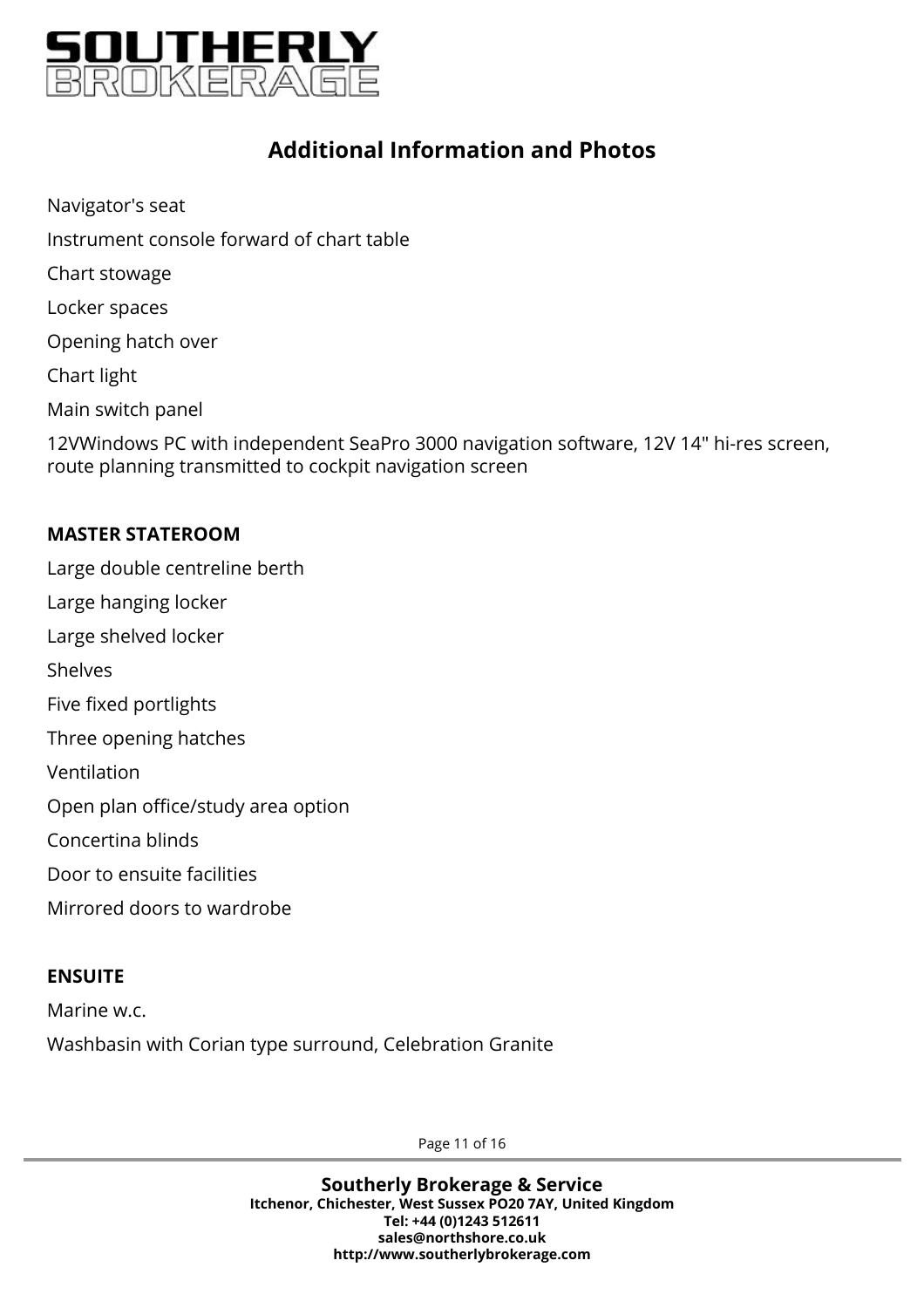

Hot and cold pressurised water Separate shower with Perspex door Grating to shower tray Electric shower pump Opening hatch **Lockers** Mirror Glass holder Ventilation Opening hatch Electric heated towel rail

### **2 AFT CABINS - PORT & STARBOARD**

Large double/two single berths Shelved locker Hanging locker Shelves Escape hatch Fixed portlight Curtains

### **DAY HEADS**

Marine w.c. Washbasin with Corian type surround, Celebration Granite Hot and cold pressurised water Shower

Page 12 of 16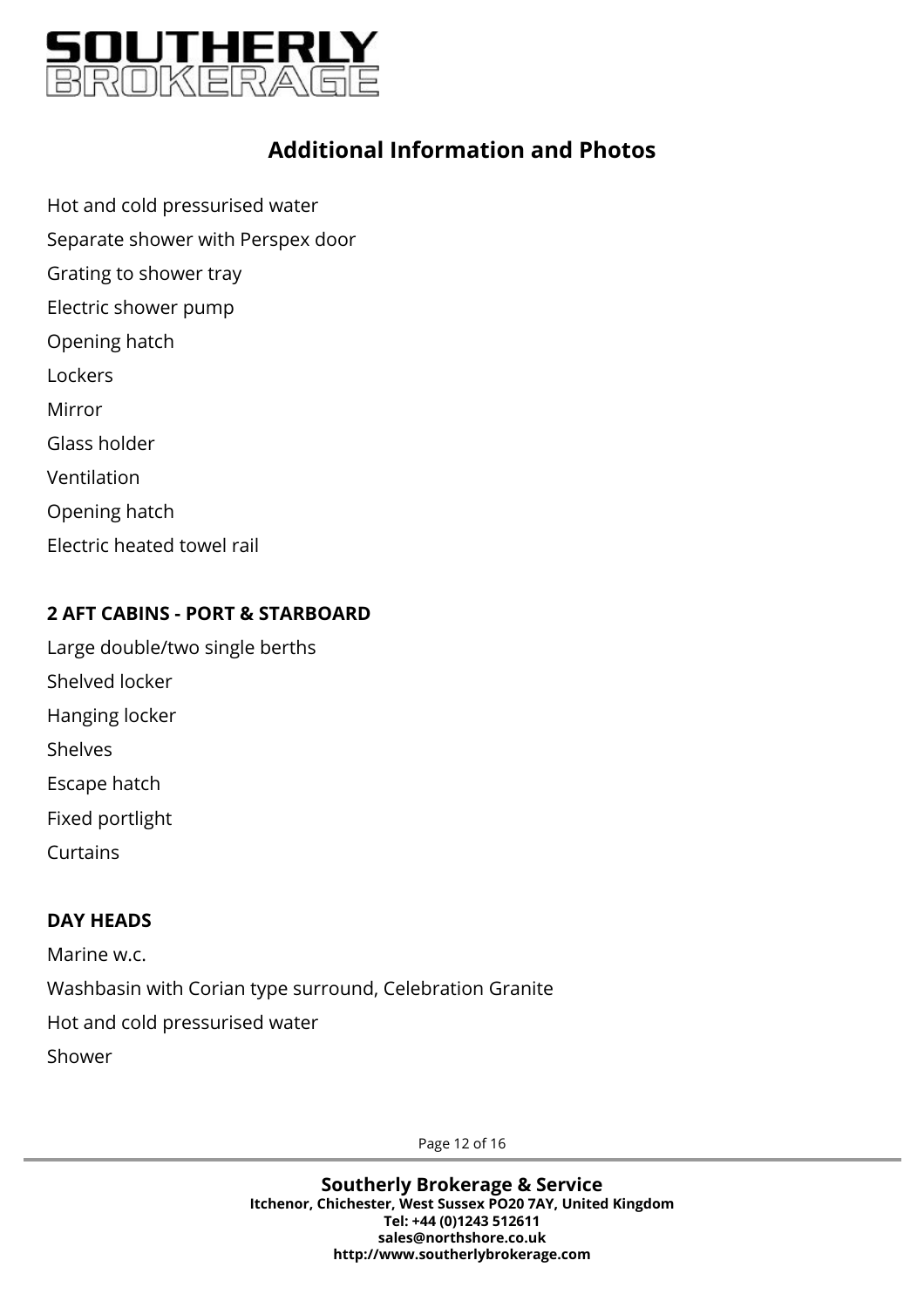

Electric shower pump Shower grating Lockers Oilskin stowage Mirror Glass holder Fixed portlight Opening hatch

### **DISCLAIMER**

The Company offers the details of this vessel in good faith but cannot guarantee or warrant the accuracy of this information nor warrant the condition of the vessel. A buyer should instruct his agents, or his surveyors, to investigate such details as the buyer desires validated. This vessel is offered subject to prior sale, price change, or withdrawal without notice.

Page 13 of 16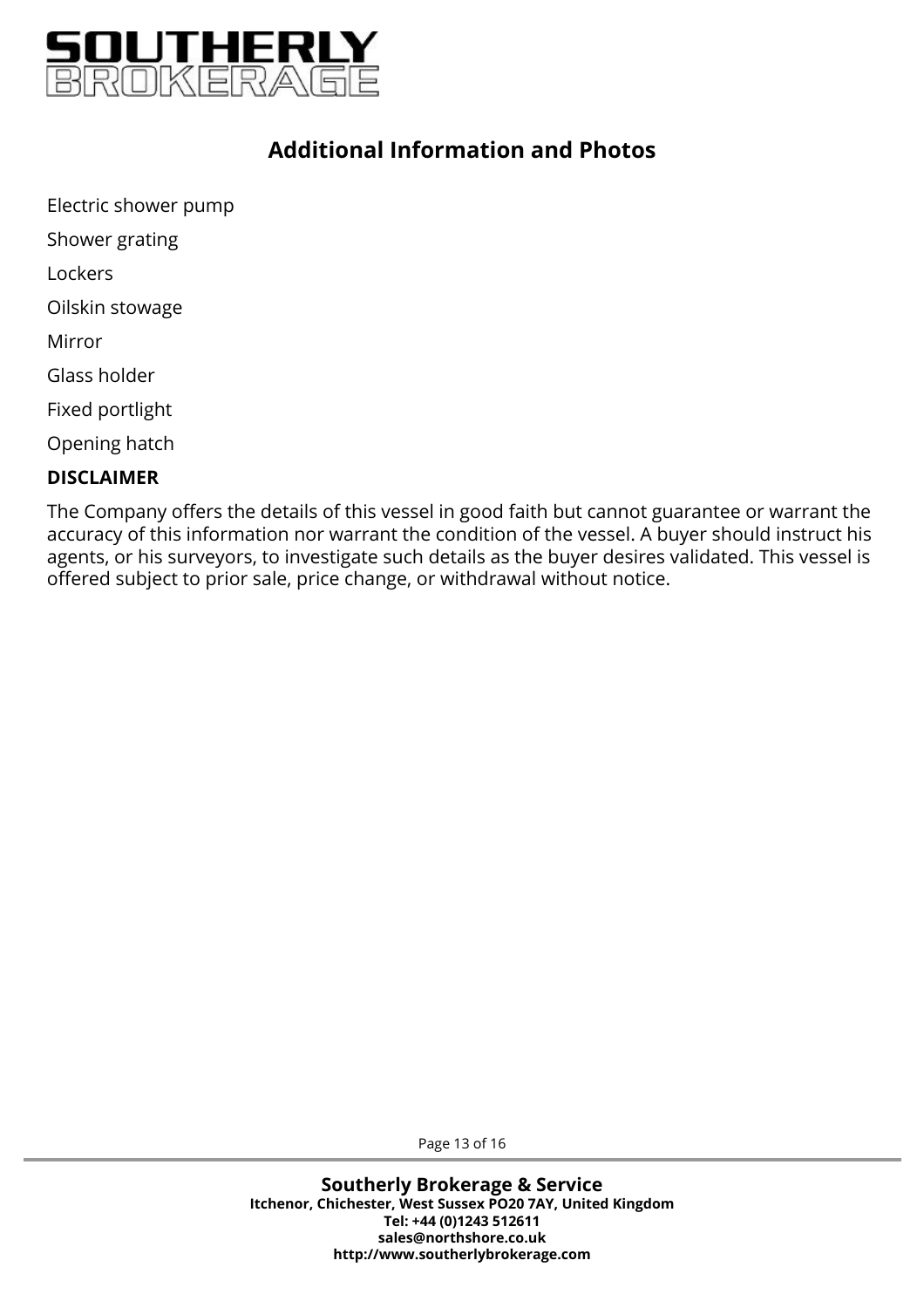













Page 14 of 16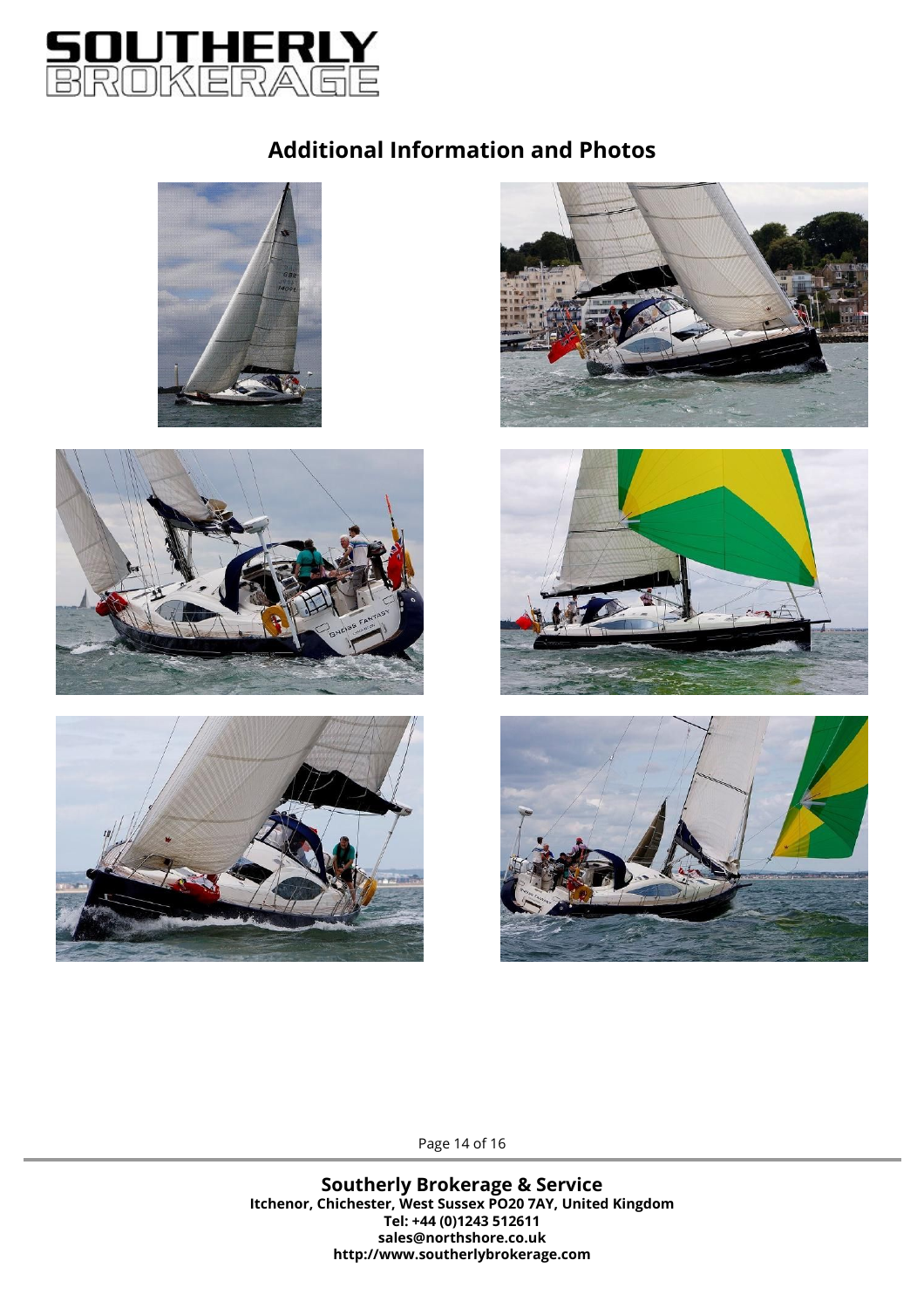













Page 15 of 16